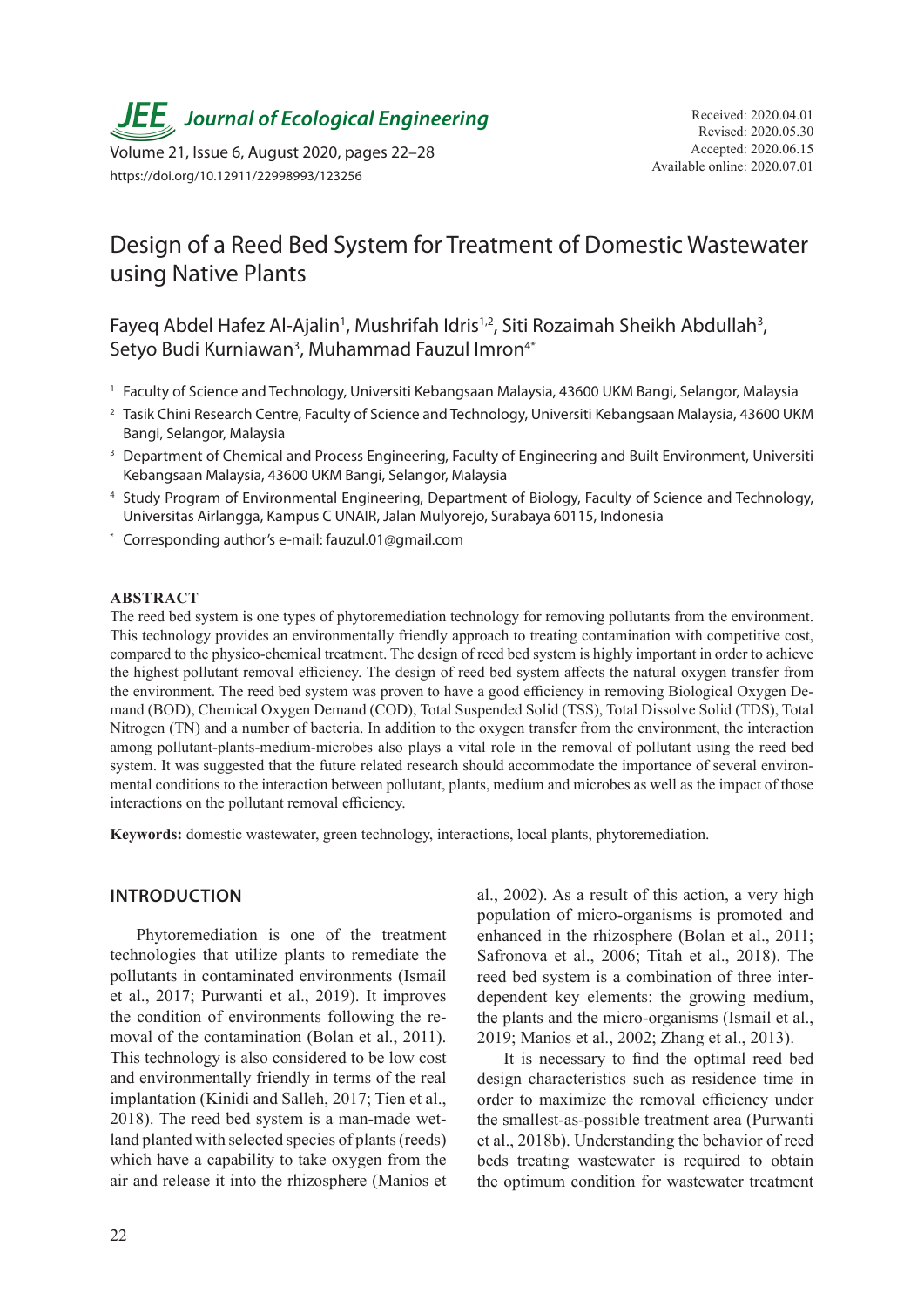processes. Typically, the domestic wastewater contains pathogens (bacteria), total solids (dissolve and suspended), nutrients (nitrogen and phosphorus), other organic pollutants and traces of heavy metals (Ahmad et al., 2016; Mtshali et al., 2014; Ning et al., 2017; Samer, 2015).

It was reported that up to 18% of rivers were polluted by organic compounds as the presence of high biochemical oxygen demand (BOD). Around 24% of rivers in Malaysia were also polluted by ammoniacal nitrogen  $(NH_3-N)$  originated from sewage that may include the livestock farming activities and domestic wastewater (Katayon et al., 2008; Ministry of Science Technology and the Environment Malaysia, 2003). These pollutants need to be brought down to permissible limits before the disposal of effluent by maximizing removal of pollutants from domestic wastewater (Manju et al., 1998; Tangahu et al., 2019; Titah et al., 2019). Hence, this paper was aimed at discussing about the design of reed bed system for treatment of domestic wastewater. Additionally, the paper also aimed at investigating the effectiveness of native plants in treating domestic wastewater. The result of this study may provide a general design of a phytoremediation reactor, especially using a reed bed system and provide an alternative technology for treating the domestic wastewater.

#### **Design of Reed Bed System**

Figure 1 presents a schematic diagram for the reed bed system, which was designed for the domestic wastewater treatments. It consisted of four lines; each line has three identical beds made of fiberglass columns of 2 m length, 1 m width and 1 m height. The type of medium used for this reed beds mostly consists of gravel of different size and sand. The gravel of different size was employed as a medium in the system with an alternative arrangement (10–15 mm, 3–5 mm (river sand) and 30–35 mm respectively) instead of the conventional medium arrangement to form multiple layers in the reed beds (Figure 2).

This bed system was designed to provide oxygen on the surfaces in which other organisms can grow and proliferate. The beds were planted with treatment plants which are highly suggested to be native plants already proven to have good capability in removing pollutants (Imron et al., 2019; Ismail et al., 2015; Purwanti et al., 2018b). Numerous flow systems inside the reed bed, including free flow, subsurface flow (horizontal or vertical flow) or combination of these, can be considered for application (Cossu et al., 2001; Mehraban et al., 2008) and the selection of appropriate flow diagram must consider the characteristic of the wastewater and the type of the used plants (Bolan et al., 2011; Shagol et al., 2011; Tangahu et al., 2011). The reed bed system must be operated in parallel during the operation period to overcome the maintenance time (Dodane et al., 2012).

The availability of oxygen in the reed bed matrix mostly is key factor restricting the removal rates of pollutants (Ahmad et al., 2017; Cossu et al., 2001; Darajeh et al., 2014). Therefore, employing good natural recirculation system may influence the performance of a reed bed by increasing the atmospheric oxygen exchange. Recirculation of wastewater may also be installed in order to enable better diffusion of oxygen from the air to maintain aerobic conditions and also enhance the pollutants-plants-microorganisms interaction (Al-Baldawi et al., 2018; Hasan et al., 2016; Hussain et al., 2018; Kumar and Gopal, 2015; Safronova et al., 2006).



**Figure 1.** Schematic diagram for the reed bed system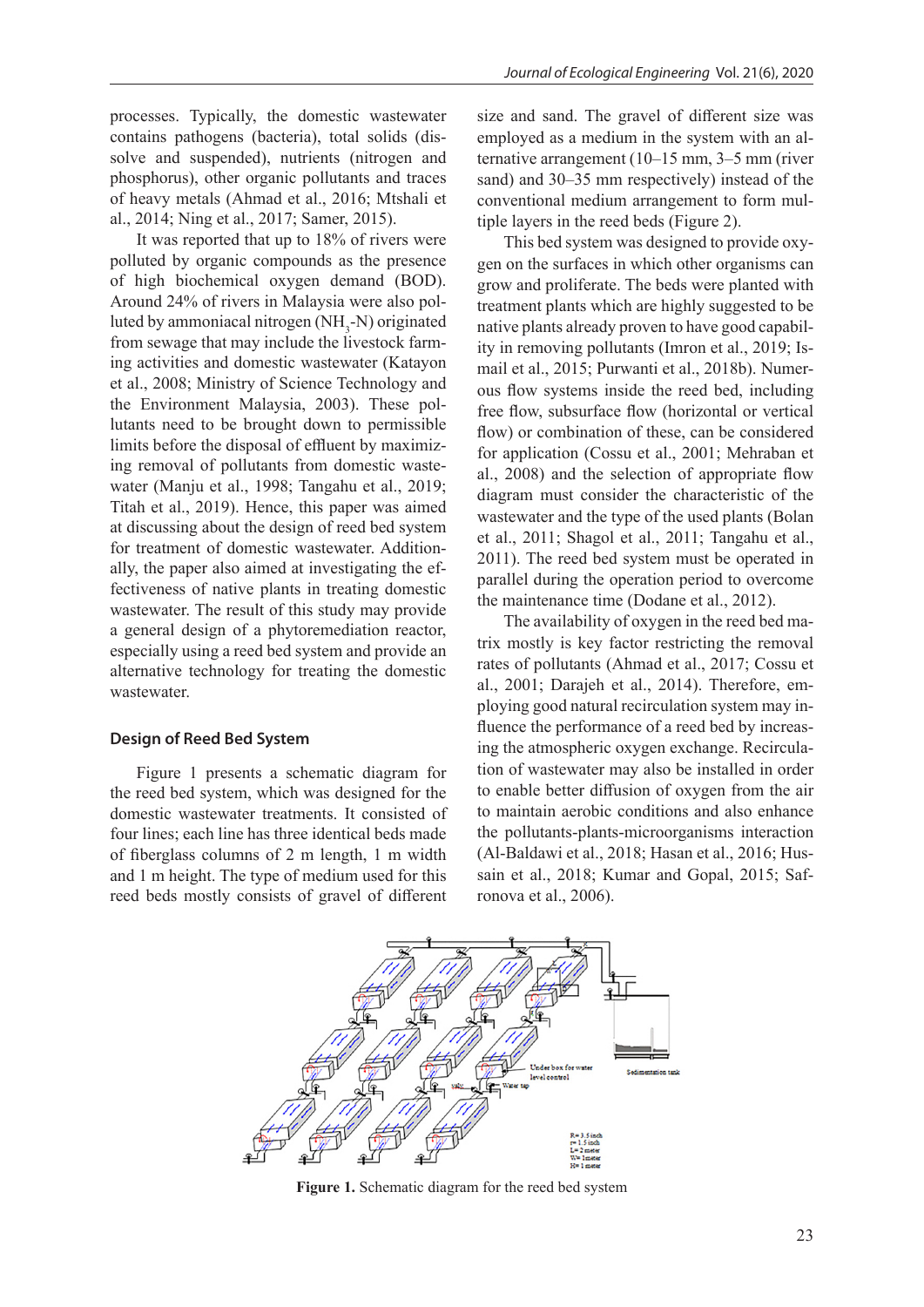

Gravel (30-35 mm)

**Figure 2.** Medium arrangement in this reed bed system

**Table 1.** Performance of reed bed in treating wastewater

| No             | Reed bed system                                              | Type of<br>effluent                     | Plant species                                        | Findings                                                                                                                                                                                                                                                                                                                                                                                                                                    | Source                          |
|----------------|--------------------------------------------------------------|-----------------------------------------|------------------------------------------------------|---------------------------------------------------------------------------------------------------------------------------------------------------------------------------------------------------------------------------------------------------------------------------------------------------------------------------------------------------------------------------------------------------------------------------------------------|---------------------------------|
| 1              | Constructed wetland<br>system                                | <b>Blackwater</b>                       | Vetiveria zizanioi-<br>des and<br>Typha angustifolia | A reliable performance to reduce BOD<br>and COD of blackwater up to the per-<br>missible value with 50% and 56% of<br>total removal, respectively.                                                                                                                                                                                                                                                                                          | Wulandari et al.<br>(2019)      |
| $\overline{2}$ | Constructed wetland<br>system                                | Food industry<br>effluent               | Scirpus grossus<br>and<br>Typha angustifolia         | The complete treatment plant con-<br>sisted of anaerobic baffled reactor<br>and constructed wetland showed re-<br>moval of COD, BOD and nutrient up to<br>99.71%, 99.76%, and 98.9%, respec-<br>tively.                                                                                                                                                                                                                                     | Purwanti et al.<br>(2018b)      |
| 3              | Continuous effluent<br>recirculation system                  | High strength<br>domestic<br>wastewater | Phragmites<br>australis                              | The system achieved total removal<br>of 77% for COD, 78% for BOD <sub>5</sub> , 66%<br>for suspended solid, 62% for $NH_A-N$ ,<br>and 38% for phosphorus, which mean<br>that effluent recirculation can be con-<br>sidered to be applied to improve the<br>removal efficiency of reed bed by en-<br>hancing interactions between waste-<br>water, plants, and microorganisms ei-<br>ther on surface of the medium or in the<br>rhizosphere. | Zhao et al. (2004)              |
| 4              | Conventional and<br>alternative medium<br>arrangement system | Farm waste-<br>water                    | <b>Phragmites</b><br>australis                       | Considerable removal of COD and<br>BOD <sub>5</sub> was obtained in both systems.<br>The total removal percentages of COD<br>reaching up to 74.79% and BOD <sub>s</sub> up to<br>67.71% in the anti-sized system. These<br>removal efficiencies were slightly high-<br>er compared to the progressively-sized<br>system which only reach 71.71% for<br>COD and 66.71% for BOD <sub>5</sub> .                                                | Sun et al. (2007)               |
| 5              | Recirculated system                                          | Farm waste-<br>water                    | Cyperus<br>flabelliforis                             | Recirculation enhances oxygen trans-<br>port by pumping and re-distributing the<br>wastewater and increase its contact<br>with air. The increasing contact be-<br>tween wastewater and air will enhance<br>the respiration and activities of the aer-<br>obic microorganisms. It also increased<br>the removal of total nitrogen from 71%<br>to 85% and achieving final COD and<br>TKN removal of 95% and 98%, respec-<br>tively.           | Kantawanichkul<br>et al. (2001) |
| 6              | Sub-surface system                                           | Domestic<br>wastewater                  | Typha latifolia                                      | Constant removal of NH <sub>3</sub> -N, reaching<br>the value up to more than 80%.                                                                                                                                                                                                                                                                                                                                                          | Manios et al.<br>(2002)         |
| 7              | Sub-surface system                                           | Domestic<br>wastewater                  | Lepironia<br>articulata                              | A total removal of COD, TSS and total<br>coliform up to 77%, 88%, and 99%, re-<br>spectively, indicating that sub-surface<br>system may also handle the high num-<br>ber of bacteria in wastewater.                                                                                                                                                                                                                                         | Katayon et al.<br>(2008)        |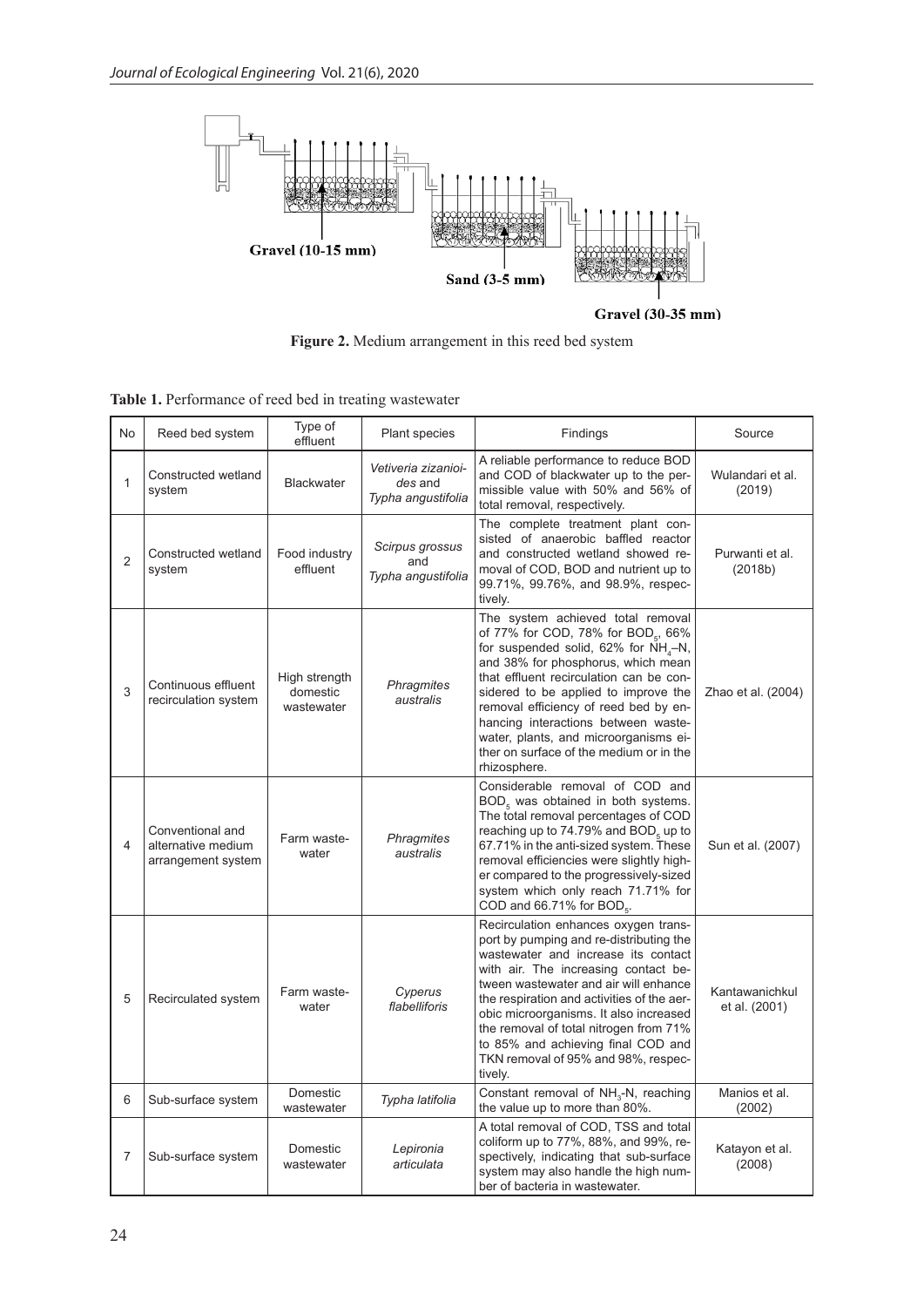#### **Reed bed performance and selection of plants**

The performance of reed bed in treating the domestic wastewater is remarkably good. The presented design might provide a better removal efficiency of some parameters in domestic wastewater by providing a better natural oxygen transfer. For additional reference, some studies mention the removal efficiency of the reed bed in treating wastewater, as tabulated oinn Table 1.

In addition to the reed bed system, the capability of the plants used is a non-separated contribution to the overall reed bed performance (Manios et al., 2002; Reed and Glick, 2005; Zhang et al., 2013). It is highly suggested that the involved plants should be native to the location, because it has a better adaptability to the surrounding environmental condition (Abdullah et al., 2020). Since this design will be applied in Malaysia, some Asian native plant species which had been proven to have a good capability in treating wastewater are summarized in Table 2.

#### **Future research approaches**

Further research in the reed bed topic may analyze the optimum environmental condition during the treatment period. The optimum environmental condition may include retention time (Koottatep and Polprasert, 1997), pH (Dakora and Phillips, 2002), temperature (Vlaev et al., 2011), and the flow system (Cossu et al., 2001; Yasmin et al., 2016). The analysis of the environmental condition is highly suggested to consider the interaction of plant-medium and also plantmicrobes during the reed bed treatment. The highest removal of pollutant is considered to be obtained by achieving the optimum condition for medium-plant-microbes interaction.

## **CONCLUSIONS**

Reed bed is proven to be highly reliable in treating wastewater, especially from the domestic source. A good reed bed design will give a better chance to

| <b>Table 2.</b> Performance of the native Asian plants involved in reed bed system in treating wastewater |  |  |  |
|-----------------------------------------------------------------------------------------------------------|--|--|--|

| No | Plant species               | Type of<br>plant   | Location                  | Summary                                                                                                                                                                                                                                                                                                                  | Source                                              |
|----|-----------------------------|--------------------|---------------------------|--------------------------------------------------------------------------------------------------------------------------------------------------------------------------------------------------------------------------------------------------------------------------------------------------------------------------|-----------------------------------------------------|
| 1  | Azolla pinnata              | Aquatic            | Malaysia                  | A. pinnata showing a very reliable removal of<br>COD up to 100% from the pulp and paper indus-<br>try with the initial concentration of 72.4 mg/L.                                                                                                                                                                       | Ahmad et al. (2017)                                 |
| 2  | Chara vulgaris              | Aquatic            | India                     | Maximum removal of Total Dissolve Solid, COD,<br>BOD, and electro conductivity of 68%, 78%, 82%<br>and 86%, respectively were obtained in the 10%<br>of textile effluent concentration after 120 h of<br>treatment using C. vulgaris.                                                                                    | Mahajan et al. (2019)                               |
| 3  | Cyperus fla-<br>belliforis  | Terrestrial        | Thailand                  | The involvement of C. flabelliforis under vertical<br>recirculated vegetated bed showed a good re-<br>moval efficiency of total nitrogen, COD and TKN<br>up to 85%, 95% and 98%, respectively.                                                                                                                           | Kantawanichkul et al.<br>(2001)                     |
| 4  | Cyperus ro-<br>tundus       | <b>Terrestrial</b> | Indonesia                 | C. rotundus having high tolerance to the BOD<br>content in wastewater up to 7,500 mg/L. This<br>species can grow well under high organic stress<br>originated from industrial wastewater.                                                                                                                                | Purwanti et al. (2018a)                             |
| 5  | Lemna minor                 | Aquatic            | Malaysia and<br>Indonesia | L. minor showed a good capability in transferring<br>oxygen to water, which result in a better pollutant<br>oxidation and showing a removal efficiency of<br>NH <sub>2</sub> -N up to 91%.                                                                                                                               | Cossu et al. (2001)                                 |
| 6  | Lepironia<br>articulata     | <b>Terrestrial</b> | Malaysia                  | Constructed wetlands planted with L. articulata<br>successfully removed Total Suspended Solid<br>(50.18-88.49%), COD (56.77-77.62%), Phospho-<br>rus (15.99–88.68%), NH <sub>4</sub> <sup>+</sup> (27.50–96.34%), and<br>total coliforms (99%). This plant also showed a<br>capability in removing Total Coli up to 86%. | Katayon et al. (2008);<br>Yasmin et al. (2016)      |
| 7  | Salvinia mo-<br>lesta       | Aquatic            | Malaysia                  | This species showed a total removal of 100%<br>COD from the wastewater of pulp and paper<br>industry.                                                                                                                                                                                                                    | Ahmad et al. (2017)                                 |
| 8  | Scirpus gros-<br><b>SUS</b> | <b>Terrestrial</b> | Malaysia and<br>Indonesia | Constructed wetland planted with S. grossus<br>showed a good performance in removing nutri-<br>ent and fecal coliform bacteria. This plant also<br>showed good capability in tolerating high COD<br>content wastewater up to 7,500 mg/L.                                                                                 | Purwanti et al.<br>(2018a); Tanaka et al.<br>(2006) |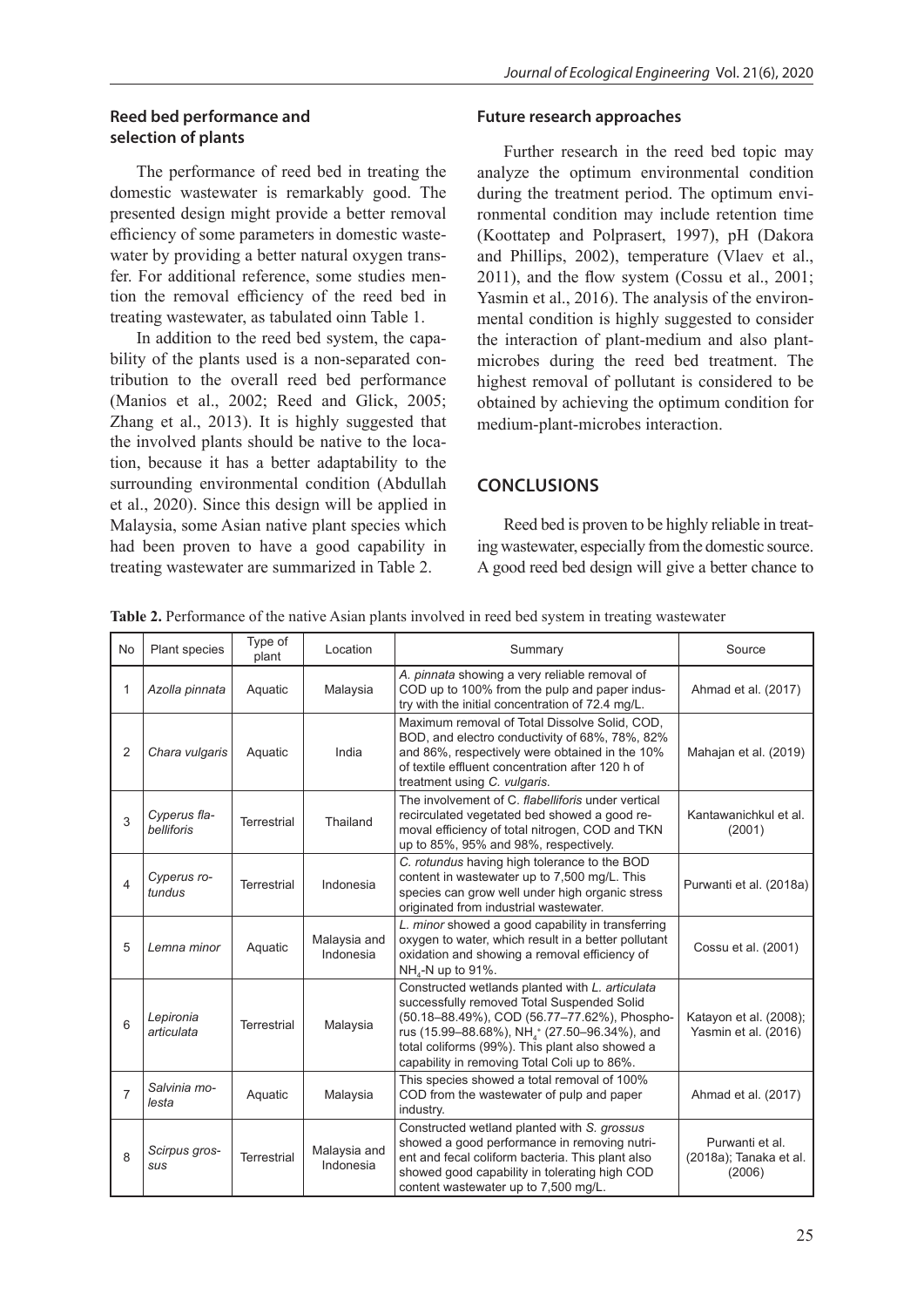achieve higher removal efficiency of pollutants by providing higher natural oxygen exchange. The application of reed bed treatment was shown to have a capability in removing TSS, COD, BOD, Total Nitrogen, TKN and also bacteria. The performance of reed bed in removing pollutants cannot be separated from the capability of the involved plants species. The interaction between pollutant, medium, plants and also microbes plays an important role in treating wastewater using the reed bed system.

## **Acknowledgment**

All authors would like to deliver greatest gratitude to Universiti Kebangsaan Malaysia under DCP-2018–006/3 research grant for sponsoring this publication.

## **REFERENCES**

- 1. Abdullah, S.R.S., Al-Baldawi, I.A., Almansoory, A.F., Purwanti, I.F., Al-Sbani, N.H., Sharuddin, S.S.N., 2020. Plant-assisted remediation of hydrocarbons in water and soil: Application, mechanisms, challenges and opportunities. Chemosphere. https:// doi.org/10.1016/j.chemosphere.2020.125932
- 2. Ahmad, J., Abdullah, S.R.S., Hassan, H.A., Rahman, R.A.A., Idris, M., 2017. Screening of tropical native aquatic plants for polishing pulp and paper mill final effluent. Malaysian J. Anal. Sci. 21, 105– 112. https://doi.org/10.17576/mjas-2017–2101–12
- 3. Ahmad, T., Ahmad, K., Alam, M., 2016. Sustainable management of water treatment sludge through 3'R' concept. J. Clean. Prod. 124, 1–13. https://doi. org/10.1016/j.jclepro.2016.02.073
- 4. Al-Baldawi, I.A., Abdullah, S.R.S., Anuar, N., Hasan, H.A., 2018. Phytotransformation of methylene blue from water using aquatic plant (Azolla pinnata). Environ. Technol. Innov. 11, 15–22. https://doi.org/10.1016/j.eti.2018.03.009
- 5. Bolan, N.S., Park, J.H., Robinson, B., Naidu, R., Huh, K.Y., 2011. Phytostabilization. A green approach to contaminant containment. Adv. Agron. 112, 145–204. https://doi.org/10.1016/ B978–0-12–385538–1.00004–4
- 6. Cossu, R., Haarstad, K., Lavagnolo, M.C., Littarru, P., 2001. Removal of municipal solid waste COD and NH4-N by phyto-reduction: A laboratory-scale comparison of terrestrial and aquatic species at different organic loads. Ecol. Eng. 16, 459–470. https:// doi.org/10.1016/S0925–8574(00)00106–3
- 7. Dakora, F.D., Phillips, D.A., 2002. Root exudates as mediators of mineral acquisition in low-nutrient environments. Plant Soil 245, 35–47. https://doi.

org/10.1023/A:1020809400075

- 8. Darajeh, N., Idris, A., Truong, P., Abdul Aziz, A., Abu Bakar, R., Che Man, H., 2014. Phytoremediation potential of Vetiver system technology for improving the quality of palm oil mill effluent. Adv. Mater. Sci. Eng. 2014. https://doi.org/10.1155/2014/683579
- 9. Dodane, P.H., Mbéguéré, M., Sow, O., Strande, L., 2012. Capital and operating costs of full-scale fecal sludge management and wastewater treatment systems in Dakar, Senegal. Environ. Sci. Technol. 46, 3705–3711. https://doi.org/10.1021/es2045234
- 10. Hasan, H.A., Abdullah, S.R.S., Kofli, N.T., Yeoh, S.J., 2016. Interaction of environmental factors on simultaneous biosorption of lead and manganese ions by locally isolated Bacillus cereus. J. Ind. Eng. Chem. 37, 295–305. https://doi.org/10.1016/j. jiec.2016.03.038
- 11. Hussain, F., Mustufa, G., Zia, R., Faiq, A., Matloob, M., Rehman Shah, H. ur, Rafique Ali, W., Irfan, J.A., 2018. Constructed Wetlands and their Role in Remediation of Industrial Effluents via Plant-Microbe Interaction – A Mini Review. J. Bioremediation Biodegrad. 09. https://doi. org/10.4172/2155–6199.1000447
- 12. Imron, M.F., Kurniawan, S.B., Soegianto, A., Wahyudianto, F.E., 2019. Phytoremediation of methylene blue using duckweed (Lemna minor). Heliyon 5, e02206. https://doi.org/10.1016/j.heliyon.2019. e02206
- 13. Ismail, N. 'Izzati, Abdullah, S.R.S., Idris, M., Hasan, H.A., Halmi, M.I.E., Al Sbani, N.H., Jehawi, O.H., 2019. Simultaneous bioaccumulation and translocation of iron and aluminium from mining wastewater by Scirpus grossus. Desalin. Water Treat. 163, 133–142. https://doi.org/10.5004/dwt.2019.24201
- 14. Ismail, N. 'Izzati, Halmi, M.I.E., AL Sbani, N.H., Idris, M., Hasan, H.A., Hashim, M.H., Abdullah, S.R.S., Jehawi, O.H., Sanusi, S.N.A., Sheikh Abdullah, S.R., Idris, M., Abu Hasan, H., Halmi, M.I.E., Hussin AL Sbani, N., Hamed Jehawi, O., Sanusi, S.N.A., Hashim, M.H., 2017. Accumulation of Fe-Al by Scirpus grossus grown in synthetic bauxite mining wastewater and identification of resistant rhizobacteria. Environ. Eng. Sci. 34, 367–375. https://doi.org/10.1089/ees.2016.0290
- 15.Ismail, N.I., Sheikh Abdullah, S.R., Idris, M., Hasan, H.A., Al Sbani, N.H., Jehawi, O.H., 2015. Tolerance and survival of scirpus grossus and lepironia articulata in synthetic mining wastewater. J. Environ. Sci. Technol. 8, 232–237. https://doi. org/10.3923/jest.2015.232.237
- 16. Kantawanichkul, S., Neamkam, P., Shutes, R.B.E., 2001. Nitrogen removal in a combined system: Vertical vegetated bed over horizontal flow sand bed, in: Water Science and Technology. https://doi. org/10.2166/wst.2001.0820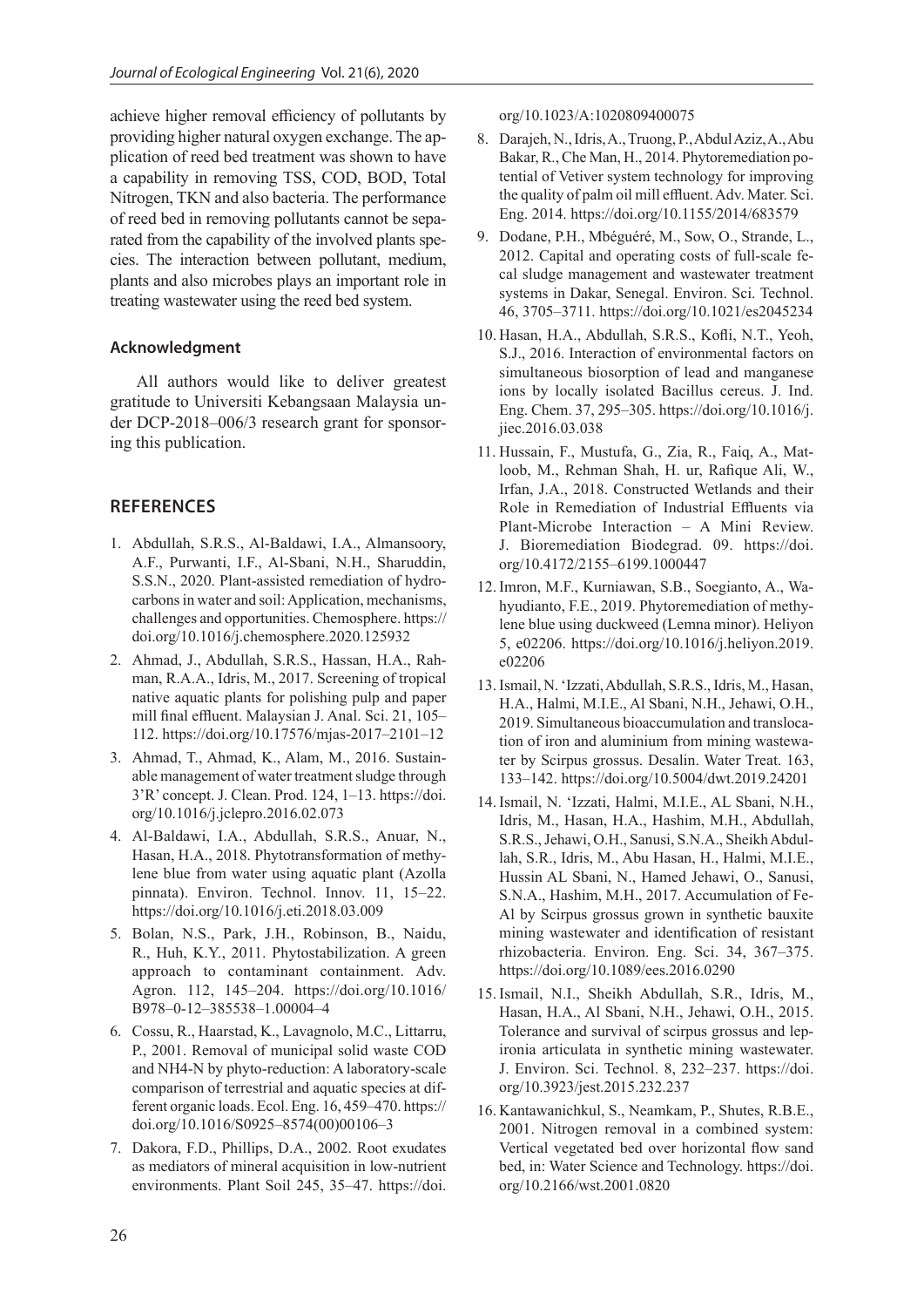- 17. Katayon, S., Fiona, Z., Noor, M.J.M.M., Halim, G.A., Ahmad, J., 2008. Treatment of mild domestic wastewater using subsurface constructed wetlands in Malaysia. Int. J. Environ. Stud. https://doi. org/10.1080/00207230601125192
- 18. Kinidi, L., Salleh, S., 2017. Phytoremediation of Nitrogen as Green Chemistry for Wastewater Treatment System. Int. J. Chem. Eng. 2017. https://doi. org/10.1155/2017/1961205
- 19. Koottatep, T., Polprasert, C., 1997. Role of plant uptake on nitrogen removal in constructed wetlands located in the tropics. Water Sci. Technol. 36, 1–8. https://doi.org/10.1016/S0273–1223(97)00725–7
- 20. Kumar, B.L., Gopal, D.V.R.S.R.S., 2015. Effective role of indigenous microorganisms for sustainable environment. 3 Biotech 5, 867–876. https://doi. org/10.1007/s13205–015–0293–6
- 21. Mahajan, P., Kaushal, J., Upmanyu, A., Bhatti, J., 2019. Assessment of Phytoremediation Potential of Chara vulgaris to Treat Toxic Pollutants of Textile Effluent. J. Toxicol. 2019. https://doi. org/10.1155/2019/8351272
- 22. Manios, T., Stentiford, E.I., Millner, P.A., 2002. The removal of NH3-N from primary treated wastewater in subsurface reed beds using different substrates. J. Environ. Sci. Heal. – Part A Toxic/Hazardous Subst. Environ. Eng. 37, 297–308. https://doi.org/10.1081/ ESE-120002829
- 23. Manju, G.N., Raji, C., Anirudhan, T.S., 1998. Evaluation of coconut husk carbon for the removal of arsenic from water. Water Res. https://doi.org/10.1016/ S0043–1354(98)00068–2
- 24. Mehraban, P., Zadeh, A.A., Sadeghipour, H.R., 2008. Iron toxicity in rice (Oryza sativa L.), under different potassium nutrition. Asian J. Plant Sci. 7, 251–259. https://doi.org/10.3923/ajps.2008.251.259
- 25. Ministry of Science Technology and the Environment Malaysia, 2003. Environmental Quality Report.
- 26. Mtshali, J.S., Tiruneh, A.T., Fadiran, A.O., 2014. Sewage sludge, Nutrient value, Organic fertilizer, Soil amendment, Sludge reuse, Nitrogen, Phosphorus; Sewage sludge, Nutrient value, Organic fertilizer, Soil amendment, Sludge reuse, Nitrogen, Phosphorus. Resour. Environ. 4, 190–199. https:// doi.org/10.5923/j.re.20140404.02
- 27. Ning, Y.-F., Dong, W.-Y., Lin, L.-S., Zhang, Q., 2017. Current research trend on urban sewerage system in China. IOP Conf. Ser. Earth Environ. Sci. 59, 012048. https://doi.org/10.1088/1755–13 15/59/1/012048
- 28. Purwanti, I.F., Simamora, D., Kurniawan, S.B., 2018a. Toxicity test of tempe industrial wastewater on cyperus rotundus and scirpus grossus. Int. J. Civ. Eng. Technol. 9, 1162–1172.
- 29. Purwanti, I.F., Tangahu, B.V., Titah, H.S., Kurniawan, S.B., 2019. Phytotoxicity of aluminium contaminated soil to scirpus grossus and typha angustifolia. Ecol. Environ. Conserv. 25, 523–526.
- 30. Purwanti, I.F., Titah, H.S., Tangahu, B.V., Kurniawan, S.B., 2018b. Design and application of wastewater treatment plant for "pempek" food industry, Surabaya, Indonesia. Int. J. Civ. Eng. Technol. 9, 1751–1765.
- 31. Reed, M.L.E., Glick, B.R., 2005. Growth of canola (Brassica napus) in the presence of plant growthpromoting bacteria and either copper or polycyclic aromatic hydrocarbons. Can. J. Microbiol. https:// doi.org/10.1139/w05–094
- 32. Safronova, V.I., Stepanok, V. V., Engqvist, G.L., Alekseyev, Y. V., Belimov, A.A., 2006. Root-associated bacteria containing 1-aminocyclopropane-1-carboxylate deaminase improve growth and nutrient uptake by pea genotypes cultivated in cadmium supplemented soil. Biol. Fertil. Soils. https://doi. org/10.1007/s00374–005–0024-y
- 33. Samer, M., 2015. Biological and Chemical Wastewater Treatment Processes, in: Wastewater Treatment Engineering. InTech. https://doi.org/10.5772/61250
- 34. Shagol, C.C., Chauhan, P.S., Kim, K.-Y., Lee, S.-M., Chung, J.-B., Park, K.-W., Sa, T.-M., 2011. Exploring the Potential of Bacteria-Assisted Phytoremediation of Arsenic-Contaminated Soils. Korean J. Soil Sci. Fertil. 44, 58–66. https://doi.org/10.7745/ kjssf.2011.44.1.058
- 35. Sun, G., Zhao, Y.Q., Allen, S.J., 2007. An alternative arrangement of gravel media in tidal flow reed beds treating pig farm wastewater. Water. Air. Soil Pollut. https://doi.org/10.1007/s11270–006–9316–6
- 36. Tanaka, N., Jinadasa, K.B.S.N., Werellagama, D.R.I.B., Mowjood, M.I.M., Ng, W.J., 2006. Constructed tropical wetlands with integrated submergent-emergent plants for sustainable water quality management. J. Environ. Sci. Heal. – Part A Toxic/Hazardous Subst. Environ. Eng. https://doi. org/10.1080/10934520600867581
- 37. Tangahu, B.V., Ningsih, D.A., Kurniawan, S.B., Imron, M.F., 2019. Study of BOD and COD Removal in Batik Wastewater using Scirpus grossus and Iris pseudacorus with Intermittent Exposure System. J. Ecol. Eng. 20, 130–134. https://doi. org/10.12911/22998993/105357
- 38. Tangahu, B.V., Sheikh Abdullah, S.R., Basri, H., Idris, M., Anuar, N., Mukhlisin, M., 2011. A review on heavy metals (As, Pb, and Hg) uptake by plants through phytoremediation. Int. J. Chem. Eng. 2011, 1–31. https://doi.org/10.1155/2011/939161
- 39. Tien, W.T.H., Tan, I.A.W., Salleh, S.F., Wahab, N.A., 2018. Phytoremediation of ammoniacal nitrogen in wastewater using Eichhornia crassipes: Tolerance limit and pH study. Malaysian Appl. Biol.